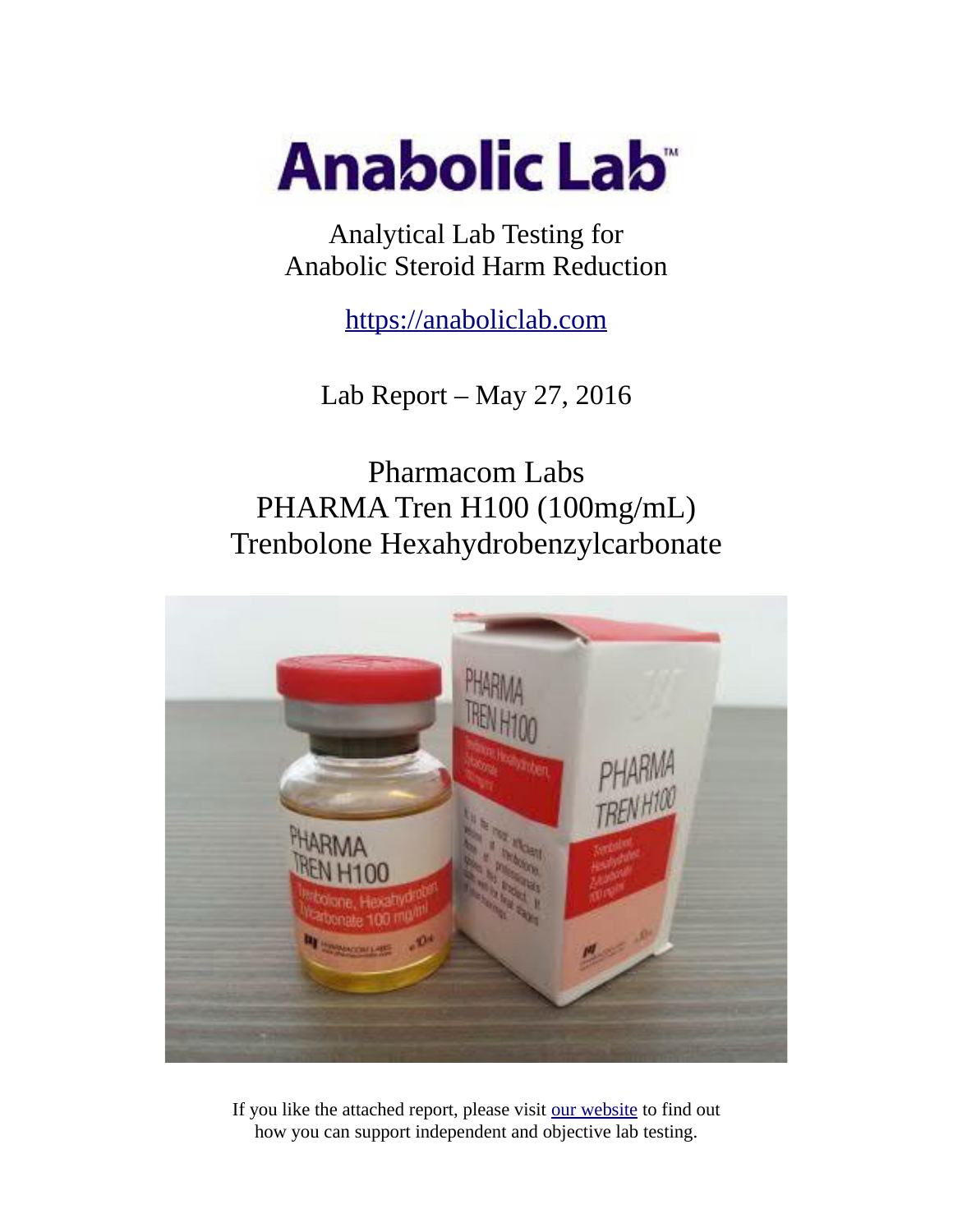

Areal Bleiche West Postfach 413 CH - 4800 Zofingen<br>Telefon +41 62 752 83 08 Fax +41 62 752 83 09<br>E-Mail: info@simecch www.simecch

| <b>Test report</b>                                          |                                                                                                                                                                                                                                                                                                                                                                                                                                                                                                                              |        |                              | C 42369<br>Number |            |
|-------------------------------------------------------------|------------------------------------------------------------------------------------------------------------------------------------------------------------------------------------------------------------------------------------------------------------------------------------------------------------------------------------------------------------------------------------------------------------------------------------------------------------------------------------------------------------------------------|--------|------------------------------|-------------------|------------|
| Object of<br>analysis:                                      | Pharmacom Labs Pharma Tren H100                                                                                                                                                                                                                                                                                                                                                                                                                                                                                              |        |                              |                   |            |
| <b>Customer:</b>                                            | AnabolicLab.com                                                                                                                                                                                                                                                                                                                                                                                                                                                                                                              |        |                              | Samples: 1        |            |
| Batch:                                                      | 604331, 25a7j3exuu                                                                                                                                                                                                                                                                                                                                                                                                                                                                                                           |        |                              | Receipt:          | 24.03.2016 |
| Subject:                                                    | Assay, Identification Trenbolone hexahydrobenzylcarbonate                                                                                                                                                                                                                                                                                                                                                                                                                                                                    |        |                              |                   |            |
| Method(s):                                                  | <b>HPLC</b>                                                                                                                                                                                                                                                                                                                                                                                                                                                                                                                  |        |                              |                   |            |
| Sample / Analysis:                                          |                                                                                                                                                                                                                                                                                                                                                                                                                                                                                                                              | Method | <b>Status Result</b>         | Specification     | complies   |
| Trenbolone hexahydro-<br>benzylcarbonate:<br>Identification | <b>HPLC</b>                                                                                                                                                                                                                                                                                                                                                                                                                                                                                                                  | N      | complies                     | complies          | yes        |
| Content                                                     | <b>HPLC</b>                                                                                                                                                                                                                                                                                                                                                                                                                                                                                                                  | N      | 94.8 mg/mL                   | 100 mg/mL         |            |
| <b>TAMC</b><br><b>TYMC</b>                                  |                                                                                                                                                                                                                                                                                                                                                                                                                                                                                                                              | N<br>N | $<$ 1 cfu/mL<br>$<$ 1 cfu/mL |                   | ۰          |
| Method-status:                                              | $G = GMP$ A = accreditated V = generally validated P = validated on product N = not validated                                                                                                                                                                                                                                                                                                                                                                                                                                |        |                              |                   |            |
| Remarks:                                                    | $E =$ external lab<br>The sample(s) mentioned above have been analysed as they have been sent to us by the client.<br>We have not controlled external processes like manufacturing, labelling, sampling, shipping,<br>storage. These results are for information only and do not compensate for correct quality control<br>by the manufacturer/distributor. Generally, pharmaceutical products have to be produced and<br>distributed under full GMP/GDP regime, including GMP-compliant analyses with validated<br>methods. |        | $-2640$                      | completed:        |            |
| Signatures:                                                 | controlled & released<br>The enclosed results refer exclusively to the object of examination described above.                                                                                                                                                                                                                                                                                                                                                                                                                |        |                              | 27.05.2016        |            |
|                                                             | The measuring accuracy is available on request. Only handwritten signatures are valid.<br>Without written permission, it is not allowed to publish single parts of this report.                                                                                                                                                                                                                                                                                                                                              |        |                              | page 1 of 1       |            |

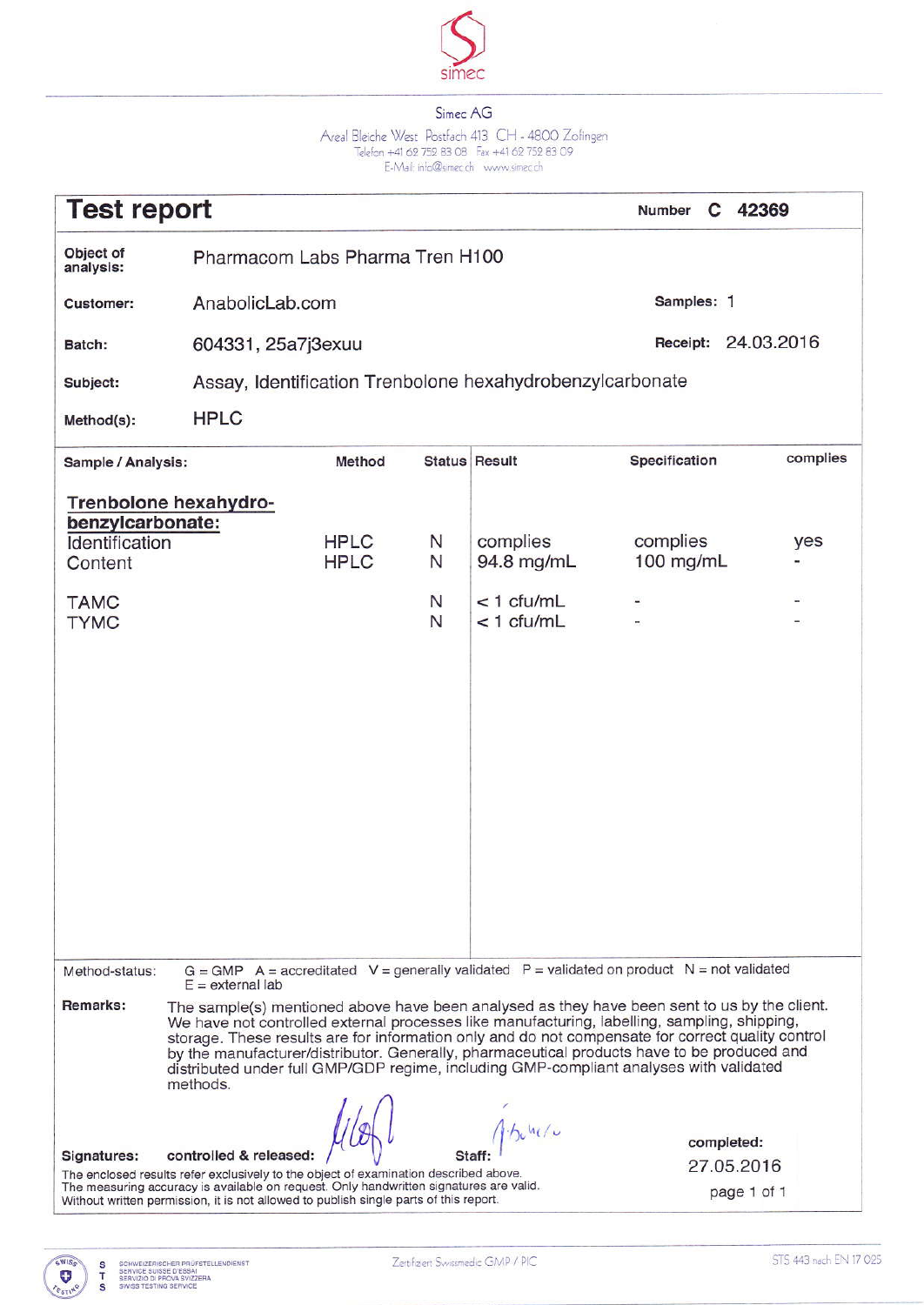17.05.2016 08:35:10

20

### **Report steroid analysis**

| HPLC:                 | Nr.5                    |                |
|-----------------------|-------------------------|----------------|
| Analysendatum:        | 14.05.2016 18:59:02     | Druckdatum:    |
| Vial:                 | 167                     | Injektvolumen: |
| Probenidentifikation: | C42369 A                |                |
| Operator:             | admin                   |                |
| Chrom.-Beding.        | ACN / Wasser, gradient  |                |
| Temperatur:           | 40 °C                   |                |
| Säule                 | Nr. 121, 250 x 4,6, C18 |                |
| Detektion:            | <b>UV 240nm</b>         |                |
|                       |                         |                |



## Channel A

| <b>UV Results</b>           |             |          |           |                     |
|-----------------------------|-------------|----------|-----------|---------------------|
| <b>Name</b>                 | <b>Time</b> | Area     | Amount    | <b>Area Percent</b> |
| Trenbolone acetate          |             |          | 0,000 BDL |                     |
|                             | 16,707      | 73595879 | 0,000     | 85,174              |
| Nandrolone Phenylpropionate |             |          | 0,000 BDL |                     |
|                             | 26,117      | 12810408 | 0,000     | 14,826              |
| Trenbolone                  |             |          | 0,000 BDL |                     |
| Hexahydrobenzylcarbonat     |             |          |           |                     |
| Testosterone enanthate      |             |          | 0,000 BDL |                     |
| Testosterone cypionate      |             |          | 0,000 BDL |                     |
|                             |             |          |           |                     |
| <b>Totals</b>               |             | 86406287 | 0,000     | 100,000             |

C:\EZChrom Elite\Enterprise\Projects\Simec\Data\2016\Mai 2016\02,05,16\Diverse Daten File: Steroide\125\_C42369 A-Rep1.dat C:\EZChrom Elite\Enterprise\Projects\Simec\Method\Steroide\Steroide A.met Methode: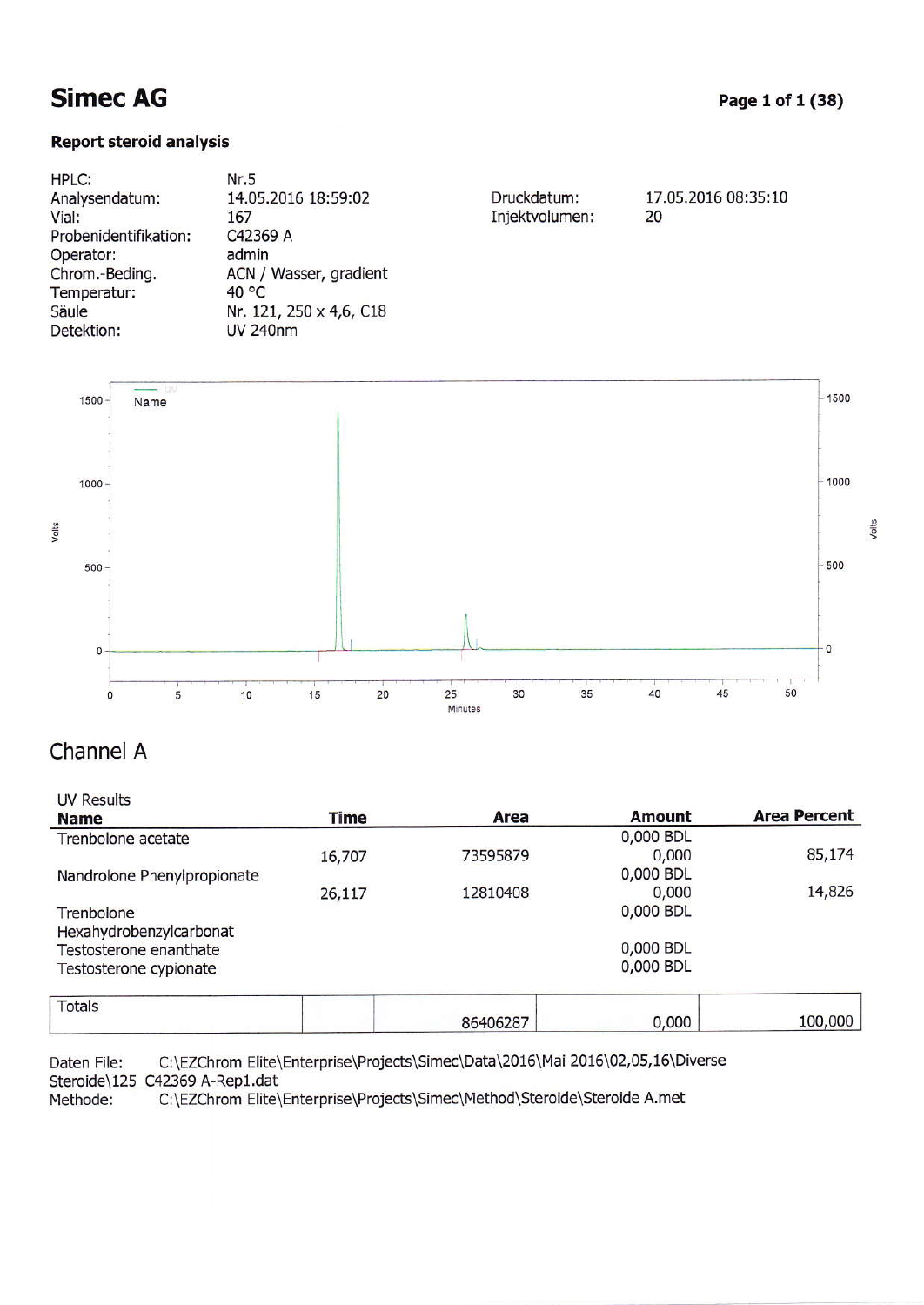08:35:14

### Report steraid analysis

| HPLC:                 | Nr.5                    |                |            |
|-----------------------|-------------------------|----------------|------------|
| Analysendatum:        | 14.05.2016 19:52:21     | Druckdatum:    | 17.05.2016 |
| Vial:                 | 167                     | Injektvolumen: | 20         |
| Probenidentifikation: | C42369 A                |                |            |
| Operator:             | admin                   |                |            |
| Chrom.-Beding.        | ACN / Wasser, gradient  |                |            |
| Temperatur:           | 40 °C                   |                |            |
| Säule                 | Nr. 121, 250 x 4,6, C18 |                |            |
| Detektion:            | <b>UV 240nm</b>         |                |            |
|                       |                         |                |            |



## Channel A

| <b>UV Results</b>           |             |          |               |                     |
|-----------------------------|-------------|----------|---------------|---------------------|
| <b>Name</b>                 | <b>Time</b> | Area     | <b>Amount</b> | <b>Area Percent</b> |
| Trenbolone acetate          |             |          | 0,000 BDL     |                     |
|                             | 16,687      | 73763959 | 0,000         | 85,145              |
| Nandrolone Phenylpropionate |             |          | 0,000 BDL     |                     |
|                             | 26,087      | 12869687 | 0,000         | 14,855              |
| Trenbolone                  |             |          | 0,000 BDL     |                     |
| Hexahydrobenzylcarbonat     |             |          |               |                     |
| Testosterone enanthate      |             |          | 0,000 BDL     |                     |
| Testosterone cypionate      |             |          | 0,000 BDL     |                     |
| <b>Totals</b>               |             | 86633646 | 0,000         | 100,000             |

Daten File: C:\EZChrom Elite\Enterprise\Projects\Simec\Data\2016\Mai 2016\02,05,16\Diverse Steroide\125\_C42369 A-Rep2.dat<br>Methode: C:\EZChrom Elite\ C:\EZChrom Elite\Enterprise\Projects\Simec\Method\Steroide\Steroide A.met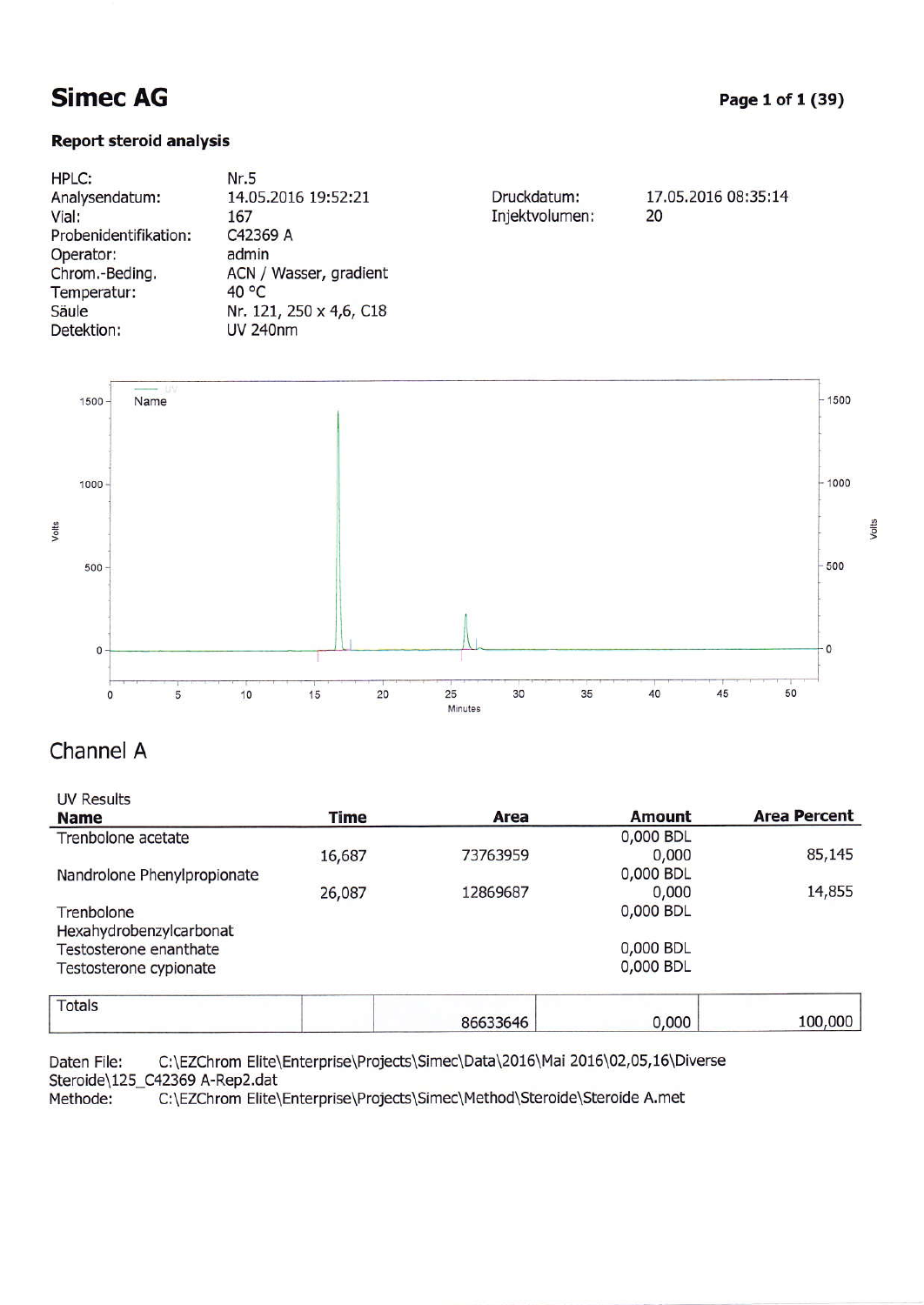### Report steroid analysis

| HPLC:                 | Nr.5                    |                |                     |
|-----------------------|-------------------------|----------------|---------------------|
| Analysendatum:        | 14.05.2016 20:45:42     | Druckdatum:    | 17.05.2016 08:35:19 |
| Vial:                 | 167                     | Injektvolumen: | 20                  |
| Probenidentifikation: | C42369 A                |                |                     |
| Operator:             | admin                   |                |                     |
| Chrom.-Beding.        | ACN / Wasser, gradient  |                |                     |
| Temperatur:           | 40 °C                   |                |                     |
| Säule                 | Nr. 121, 250 x 4,6, C18 |                |                     |
| Detektion:            | <b>UV 240nm</b>         |                |                     |



## Channel A

| <b>UV Results</b>           |             |          |               |                     |
|-----------------------------|-------------|----------|---------------|---------------------|
| <b>Name</b>                 | <b>Time</b> | Area     | <b>Amount</b> | <b>Area Percent</b> |
| Trenbolone acetate          |             |          | 0,000 BDL     |                     |
|                             | 16,677      | 73888528 | 0,000         | 85,149              |
| Nandrolone Phenylpropionate |             |          | 0,000 BDL     |                     |
|                             | 26,097      | 12886543 | 0,000         | 14,851              |
| Trenbolone                  |             |          | 0,000 BDL     |                     |
| Hexahydrobenzylcarbonat     |             |          |               |                     |
| Testosterone enanthate      |             |          | 0,000 BDL     |                     |
| Testosterone cypionate      |             |          | 0,000 BDL     |                     |
|                             |             |          |               |                     |
| <b>Totals</b>               |             | 86775071 | 0,000         | 100,000             |

Daten File: C:\EZChrom Elite\Enterprise\Projects\Simec\Data\2016\Mai 2016\02,05,16\Diverse Steroide\125\_C42369 A-Rep3.dat<br>Methode: C:\EZChrom Elite\

C:\EZChrom Elite\Enterprise\Projects\Simec\Method\Steroide\Steroide A.met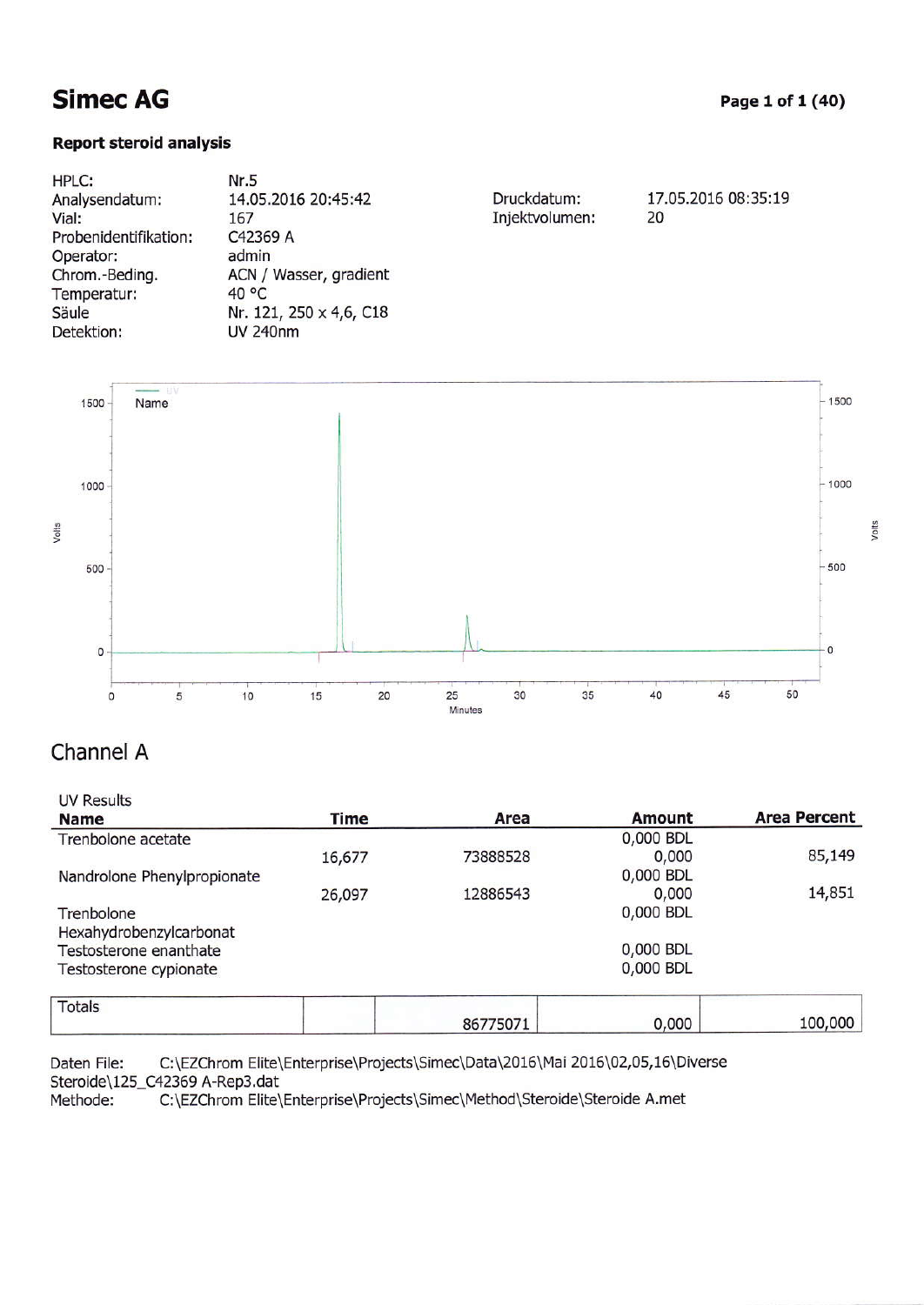#### **Report steroid analysis**

| HPLC:                 | Nr.5                    |                |                     |
|-----------------------|-------------------------|----------------|---------------------|
| Analysendatum:        | 14.05.2016 21:39:08     | Druckdatum:    | 17.05.2016 08:35:23 |
| Vial:                 | 168                     | Injektvolumen: | 20                  |
| Probenidentifikation: | C42369 B                |                |                     |
| Operator:             | admin                   |                |                     |
| Chrom.-Beding.        | ACN / Wasser, gradient  |                |                     |
| Temperatur:           | 40 °C                   |                |                     |
| Säule                 | Nr. 121, 250 x 4,6, C18 |                |                     |
| Detektion:            | <b>UV 240nm</b>         |                |                     |
|                       |                         |                |                     |



## Channel A

UV Results

| <b>Name</b>                 | <b>Time</b> | Area     | <b>Amount</b> | <b>Area Percent</b> |
|-----------------------------|-------------|----------|---------------|---------------------|
| Trenbolone acetate          |             |          | 0,000 BDL     |                     |
|                             | 16,677      | 74682628 | 0,000         | 85,078              |
| Nandrolone Phenylpropionate |             |          | 0,000 BDL     |                     |
|                             | 26,080      | 13098507 | 0,000         | 14,922              |
| Trenbolone                  |             |          | 0,000 BDL     |                     |
| Hexahydrobenzylcarbonat     |             |          |               |                     |
| Testosterone enanthate      |             |          | 0,000 BDL     |                     |
| Testosterone cypionate      |             |          | 0,000 BDL     |                     |
|                             |             |          |               |                     |
| <b>Totals</b>               |             |          |               |                     |
|                             |             | 87781135 | 0,000         | 100,000             |

Daten File: C:\EZChrom Elite\Enterprise\Projects\Simec\Data\2016\Mai 2016\02,05,16\Diverse Steroide\126\_C42369 B-Rep1.dat<br>Methode: C:\EZChrom Elite\ C:\EZChrom Elite\Enterprise\Projects\Simec\Method\Steroide\Steroide A.met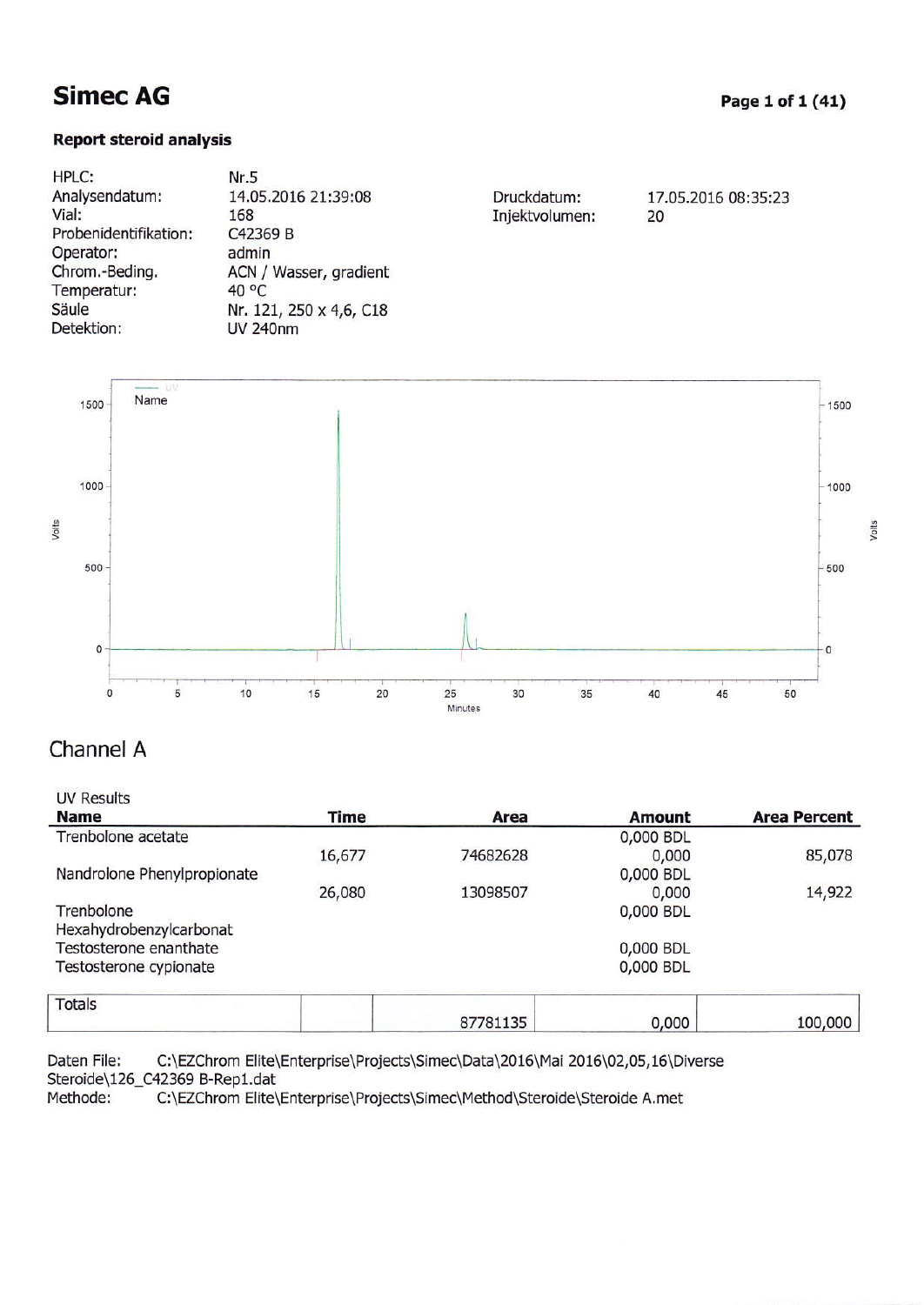#### Page 1 of 1 (42)

100,000

0,000

### **Report steroid analysis**

| HPLC:                 | Nr.5                    |                |                     |
|-----------------------|-------------------------|----------------|---------------------|
| Analysendatum:        | 14.05.2016 22:32:24     | Druckdatum:    | 17.05.2016 08:35:28 |
| Vial:                 | 168                     | Injektvolumen: | 20                  |
| Probenidentifikation: | C42369 B                |                |                     |
| Operator:             | admin                   |                |                     |
| Chrom.-Beding.        | ACN / Wasser, gradient  |                |                     |
| Temperatur:           | 40 $\degree$ C          |                |                     |
| Säule                 | Nr. 121, 250 x 4,6, C18 |                |                     |
| Detektion:            | UV 240nm                |                |                     |



## Channel A

| <b>UV Results</b>           |             |          |           |                     |
|-----------------------------|-------------|----------|-----------|---------------------|
| <b>Name</b>                 | <b>Time</b> | Area     | Amount    | <b>Area Percent</b> |
| Trenbolone acetate          |             |          | 0,000 BDL |                     |
|                             | 16,680      | 75309950 | 0,000     | 85,081              |
| Nandrolone Phenylpropionate |             |          | 0,000 BDL |                     |
|                             | 26,117      | 13205676 | 0,000     | 14,919              |
| Trenbolone                  |             |          | 0,000 BDL |                     |
| Hexahydrobenzylcarbonat     |             |          |           |                     |
| Testosterone enanthate      |             |          | 0,000 BDL |                     |
| Testosterone cypionate      |             |          | 0,000 BDL |                     |
|                             |             |          |           |                     |
| Totals                      |             |          |           |                     |

88515626

C:\EZChrom Elite\Enterprise\Projects\Simec\Data\2016\Mai 2016\02,05,16\Diverse Daten File: Steroide\126\_C42369 B-Rep2.dat

C:\EZChrom Elite\Enterprise\Projects\Simec\Method\Steroide\Steroide A.met Methode: